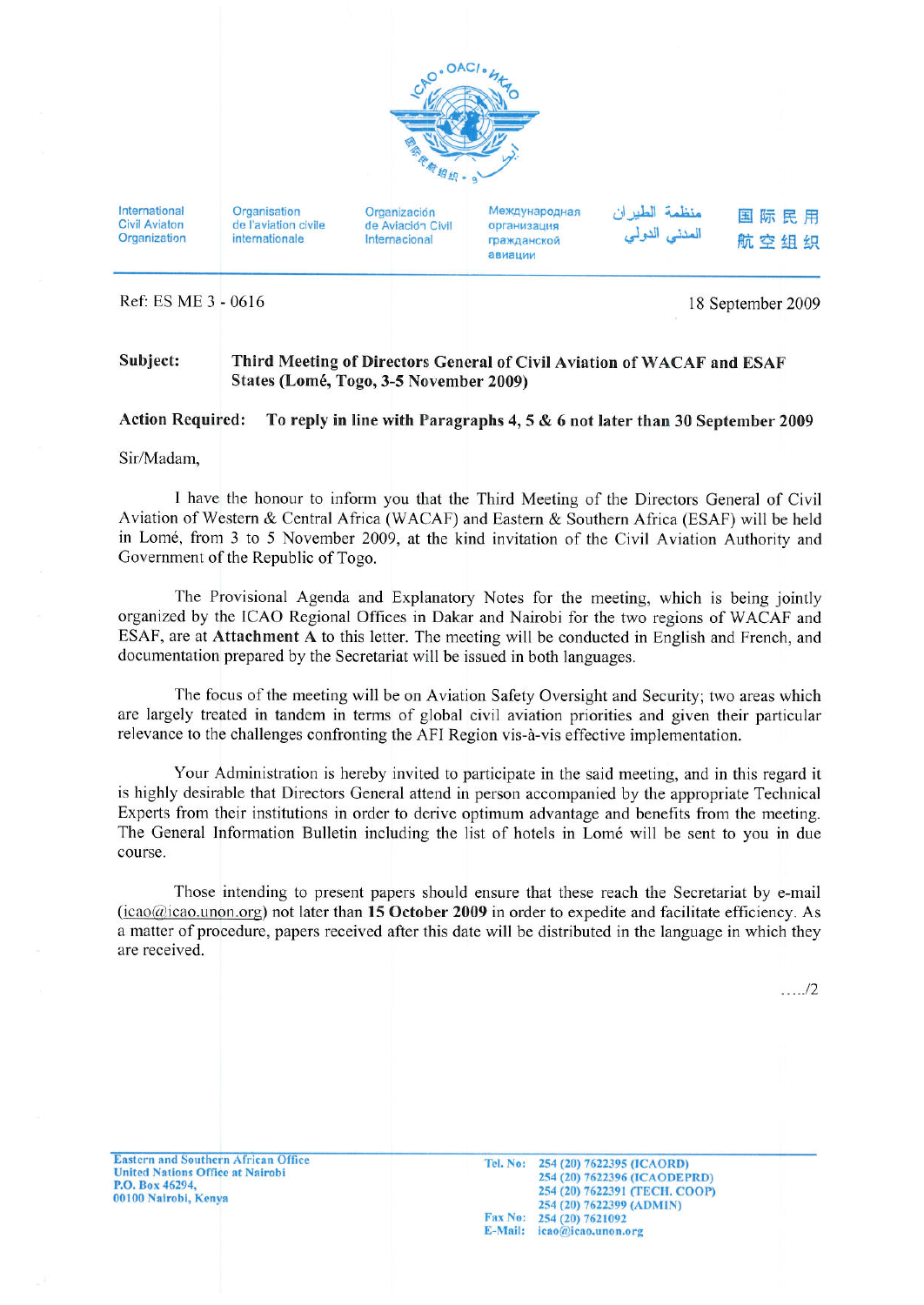Kindly advise this Office of your participation at this important meeting at your earliest convenience but in any case not later than 30 September 2009, providing the names and functions of all participants from your State.

Please accept, Sir/Madam, the assurances of my highest consideration.

š,

**Commissione** 

G.P. Moshabesha **ICAO** Regional Director Eastern and Southern African Office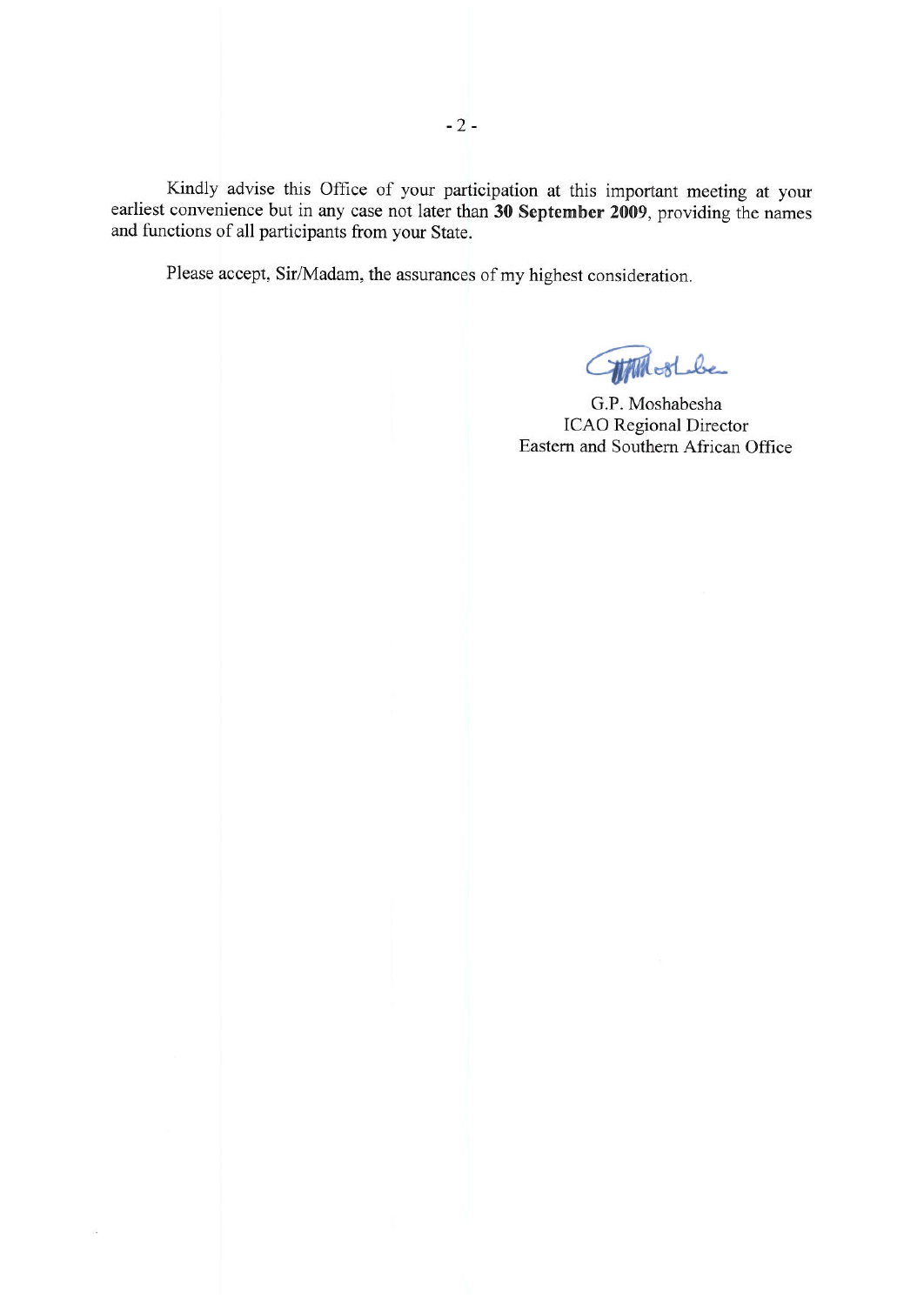**DGCA-3-WP/1** 



# **INTERNATIONAL CIVIL AVIATION ORGANIZATION EASTERN AND SOUTHERN AFRICAN OFFICE**

**Third Meeting of AFI Region Directors General Of Civil Aviation**   $(Lomé, Togo, 3 - 5$  November 2009)

# **PROVISIONAL AGENDA**

**\_\_\_\_\_\_\_\_\_\_\_\_\_\_\_\_\_\_\_\_\_\_\_ \_\_\_\_\_\_\_\_\_\_\_\_\_\_\_\_\_\_\_\_\_\_\_\_\_\_\_\_\_\_\_\_\_\_\_\_\_\_\_\_\_\_\_\_\_\_\_\_\_\_\_\_**

| Agenda Item 1. | <b>ICAO USOAP: Regional Results Overview and corrective actions by States</b>                                                              |
|----------------|--------------------------------------------------------------------------------------------------------------------------------------------|
| Agenda Item 2. | <b>ICAO USAP: Regional Results Overview and corrective actions by States</b>                                                               |
| Agenda Item 3. | Regional Cooperation & Implementation initiatives for Aviation Safety /<br>Security (COSCAPs / CASPs)                                      |
| Agenda Item 4. | Creation of Regional Organizations for effective and sustainable Aviation<br>Safety Oversight and Accident Investigation (RSOOs and RAIAs) |
| Agenda Item 5. | <b>Machine Readable Travel Documents (MRTD) Agenda Item 6. Aviation</b><br><b>Safety / Security Training Needs and Capacities</b>          |
| Agenda Item 7. | <b>Any Other Business</b>                                                                                                                  |